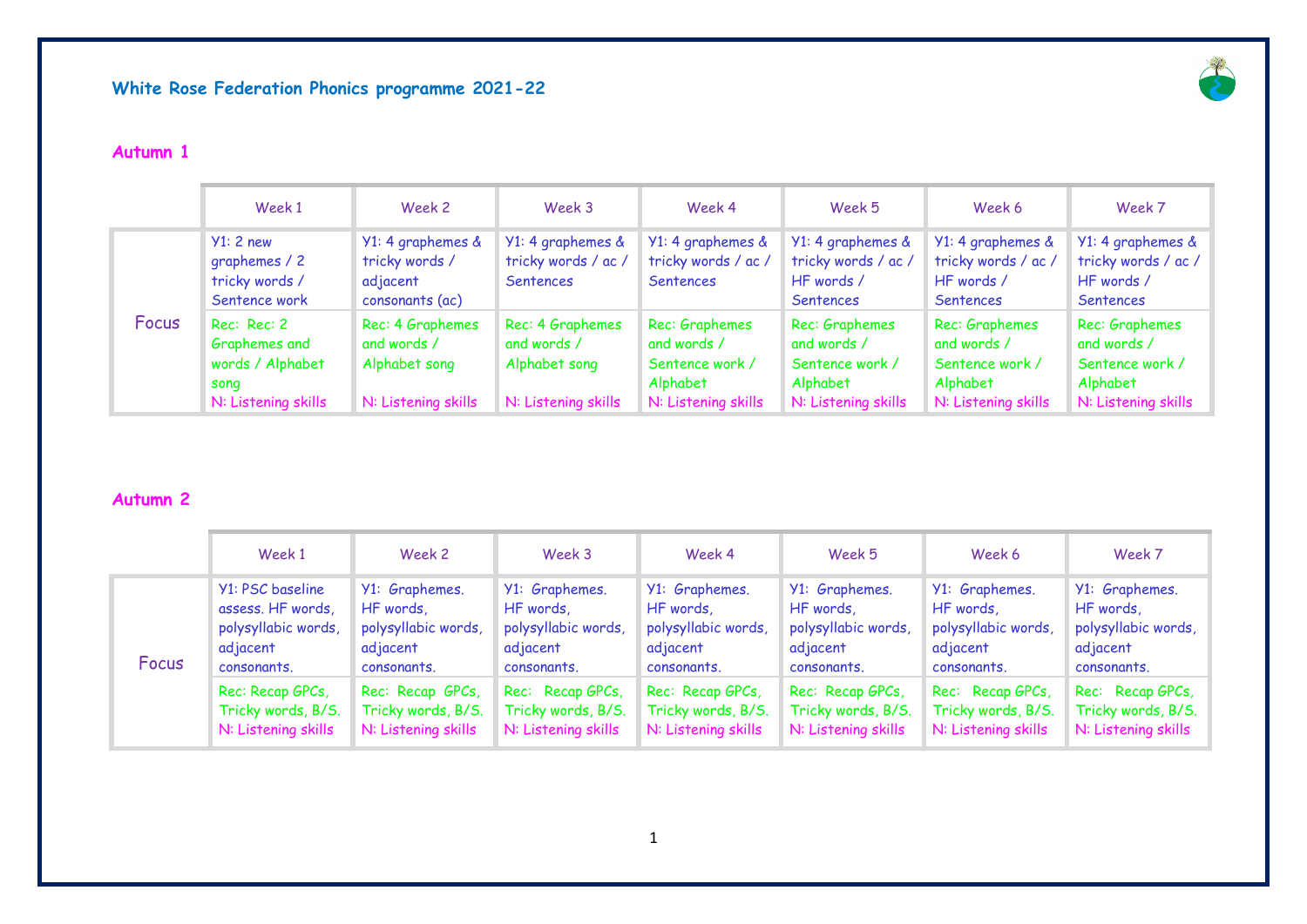

# **Spring 1**

|       | Week 1                                                                                                              | Week 2                                                                                                              | Week 3                                                                                                              | Week 4                                                                                                              | Week 5                                                                                                              | Week 6                                                                                                              | Week 7                                                                                                              |
|-------|---------------------------------------------------------------------------------------------------------------------|---------------------------------------------------------------------------------------------------------------------|---------------------------------------------------------------------------------------------------------------------|---------------------------------------------------------------------------------------------------------------------|---------------------------------------------------------------------------------------------------------------------|---------------------------------------------------------------------------------------------------------------------|---------------------------------------------------------------------------------------------------------------------|
| Focus | Y1: PSC assess. HF<br>and tricky word<br>focus.                                                                     | Y1: New<br>Graphemes,<br>Focused work on<br>PSC. Spelling<br>focus.                                                 | Y1: New<br>Graphemes,<br>Focused work on<br>PSC. Spelling<br>focus.                                                 | Y1: New<br>Graphemes,<br>Focused work on<br>PSC. Spelling<br>focus.                                                 | Y1: New<br>Graphemes,<br>Focused work on<br>PSC. Spelling<br>focus.                                                 | Y1: New<br>Graphemes,<br>Focused work on<br>PSC. Spelling<br>focus.                                                 | Y1: New<br>Graphemes,<br>Focused work on<br>PSC. Spelling<br>focus.                                                 |
|       | Rec: Oral B/S,<br>Recap GPCs.<br>Reading and writing<br>words and<br>sentences.<br>Alphabet.<br>N: Listening skills | Rec: Oral B/S,<br>Recap GPCs.<br>Reading and<br>writing words and<br>sentences.<br>Alphabet.<br>N: Listening skills | Rec: Oral B/S.<br>Recap GPCs.<br>Reading and<br>writing words and<br>sentences.<br>Alphabet.<br>N: Listening skills | Rec: Oral B/S.<br>Recap GPCs.<br>Reading and<br>writing words and<br>sentences.<br>Alphabet.<br>N: Listening skills | Rec: Oral B/S.<br>Recap GPCs.<br>Reading and<br>writing words and<br>sentences.<br>Alphabet.<br>N: Listening skills | Rec: Oral B/S,<br>Recap GPCs.<br>Reading and<br>writing words and<br>sentences.<br>Alphabet.<br>N: Listening skills | Rec: Oral B/S,<br>Recap GPCs.<br>Reading and<br>writing words and<br>sentences.<br>Alphabet.<br>N: Listening skills |

# **Spring 2**

|              | Week 1                                                                                   | Week 2                                                                                                           | Week 3                                                                                                           | Week 4                                                                                                           | Week 5                                                                                                                  | Week 6                                                                                                                  |
|--------------|------------------------------------------------------------------------------------------|------------------------------------------------------------------------------------------------------------------|------------------------------------------------------------------------------------------------------------------|------------------------------------------------------------------------------------------------------------------|-------------------------------------------------------------------------------------------------------------------------|-------------------------------------------------------------------------------------------------------------------------|
| <b>Focus</b> | Y1: Screening check<br>temp gauge.<br>Introduce sound<br>charts.<br>Spelling assessment. | Y1: Nail gaps in GPCs<br>/ Adjacent<br>consonants and<br>polysyllabic words /<br>SPAG: prefixes and<br>suffixes. | Y1: Nail gaps in GPCs<br>/ Adjacent<br>consonants and<br>polysyllabic words /<br>SPAG: prefixes and<br>suffixes. | Y1: Nail gaps in GPCs<br>/ Adjacent<br>consonants and<br>polysyllabic words /<br>SPAG: prefixes and<br>suffixes. | Y1: Nail gaps in GPCs<br>/ Adjacent<br>consonants and<br>polysyllabic words /<br>SPAG: prefixes and<br>suffixes.        | Y1: Nail gaps in GPCs<br>/ Adjacent<br>consonants and<br>polysyllabic words /<br>SPAG: prefixes and<br>suffixes.        |
|              | Rec: Recap Tricky<br>words (2 per week),<br>letter names, CVCC<br>words.<br>N: Oral B/S  | Rec: Recap Tricky<br>words (2 per week),<br>letter names, CVCC<br>words.<br>$N:$ Oral $B/S$                      | Rec: Recap Tricky<br>words (2 per week),<br>letter names, CCVC<br>words.<br>$N:$ Oral B/S                        | Rec: Recap Tricky<br>words (2 per week),<br>(2 per week), letter<br>names. CCVC words.<br>N: Oral B/S            | Rec: Recap Recap<br>Tricky words (2 per<br>week), (2 per week),<br>letter names.<br>Adjacent consonants.<br>N: Oral B/S | Rec: Recap Recap<br>Tricky words (2 per<br>week), (2 per week),<br>letter names.<br>Adjacent consonants.<br>N: Oral B/S |